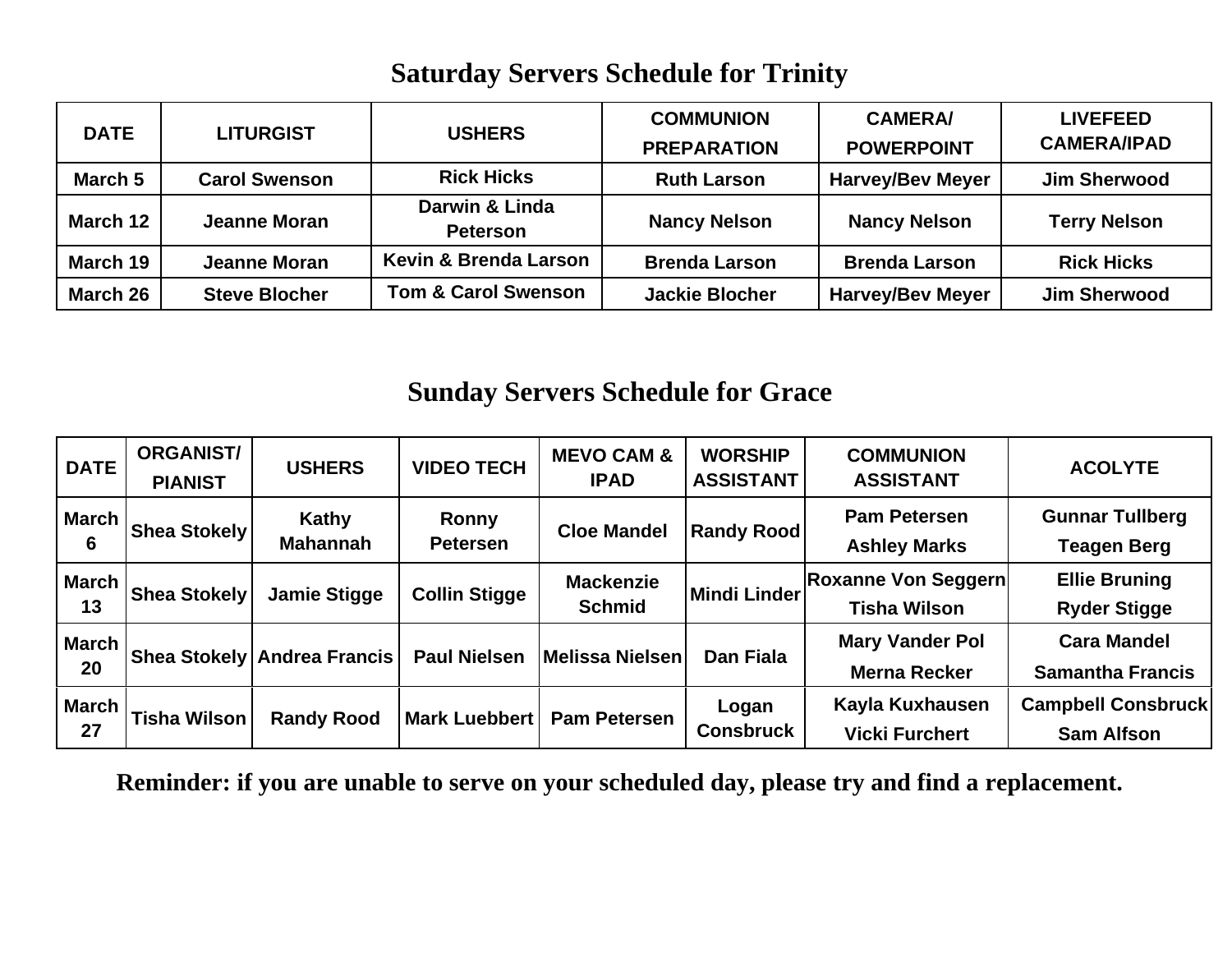## March 2022

| <b>Sunday</b>                                                                                | <b>Monday</b>                                                                                                                                                                          | <b>Tuesday</b>                                                                                                                                             | Wednesday                                                                                                                                                                                                   | <b>Thursday</b>                                                                                                                                   | Friday                                                                                                       | <b>Saturday</b>                                                                                                                           |
|----------------------------------------------------------------------------------------------|----------------------------------------------------------------------------------------------------------------------------------------------------------------------------------------|------------------------------------------------------------------------------------------------------------------------------------------------------------|-------------------------------------------------------------------------------------------------------------------------------------------------------------------------------------------------------------|---------------------------------------------------------------------------------------------------------------------------------------------------|--------------------------------------------------------------------------------------------------------------|-------------------------------------------------------------------------------------------------------------------------------------------|
|                                                                                              |                                                                                                                                                                                        | Pastor Text Study<br>$10 \text{ am}$<br>Trinity Women's Bible<br>Study 9 am<br>Bible Study at Trinity 7pm                                                  | 2<br>Trinity: Girl Scouts 4-5pm<br>Christian Education 5:30-6:15pm<br>Ash Wednesday Evening Supper<br>6:00 pm & Service 6:45 pm<br>Bells Practice at Grace 5:30 pm                                          | 3<br>10:00 St. Joe's<br>11:00 Villa<br>2:00 Colonial Haven<br><b>Bible Study Fellowship</b><br>9-11 at Trinity                                    | $\overline{4}$<br>Men's Lenten<br><b>Breakfast at Grace</b><br>6:30 am<br><b>Baptism at Grace</b><br>6:30 pm | 5<br>5:30 p.m. Worship<br><b>Service at Trinity</b>                                                                                       |
| 6<br>9:00 a.m. Worship<br>Service at Grace                                                   | Trinity Troopers/<br>Coffee 9:00 am<br>Trinity Quilters 1-4<br>Grace:<br>Cub Scouts 6:30 pm<br>Choraliers Practice 7:30-<br>9 pm<br>Pastor's Day Off                                   | 8<br>Pastor Text Study<br>10am<br>Trinity Women's Bible<br>Study 9 am<br>Bible Study at Trinity 7pm                                                        | 9<br>Lenten Study at Grace 10am<br>Christian Education 5:30-6:15pm<br>at Trinity<br>Lenten Evening Supper 6:00 pm<br>& Service at Trinity 6:45 pm<br><b>Bells Practice at Grace</b><br>5:30 pm              | 10<br>Grace Quilters 9-3<br><b>Bible Study Fellowship</b><br>9-11 at Trinity<br>Lenten Study at Trinity<br>7pm<br><b>Office Closed -March</b>     | 11<br>Men's Lenten<br><b>Breakfast at Grace</b><br>6:30 am<br>Grace Quilters 9-3<br>$10-11$ -----> Admin.    | 12<br>5:30 p.m. Worship<br>Service at Trinity<br>Jane Moodie Funeral at<br>Trinity 10:30 am<br>Assist. is on vacation.                    |
| 13<br>9:00 a.m. Worship<br>Service/ Bells at<br>Grace                                        | 14<br>Trinity Troopers/<br>Coffee 9:00 am<br>Trinity Quilters 1-4<br>Grace:<br>9:30-3:30 WIC/Immun.<br>Friendship Circle 5:30<br>Choraliers Practice 7:30-<br>9 pm<br>Pastor's Day Off | 15<br>Pastor Text Study<br>$10 \text{ am}$<br>Trinity Women's Bible<br>Study 9 am<br>Bible Study at Trinity 7pm<br><b>Grace Council Meeting</b><br>5:30 pm | 16<br>Lenten Study at Grace 10am<br>Trinity: Girl Scouts 4-5pm<br>Christian Education 5:30-6:15pm<br>Lenten Evening Supper 6:00 pm<br>& Service 6:45 pm<br>Bells Practice at Grace 5:30 pm                  | 17<br>10:00 St. Joe's<br>11:00 Villa<br>2:00 Colonial Haven<br><b>Bible Study Fellowship</b><br>9-11 at Trinity<br>Lenten Study at Trinity<br>7pm | 18<br>Men's Lenten<br><b>Breakfast at Grace</b><br>6:30 am                                                   | 19<br>Food Pantry 8:00 am<br>Nielsen Center<br>5:30 p.m. Worship<br>Service at Trinity<br><b>Trinity Council Meeting</b><br>after Service |
| 20<br>9:00 a.m. Worship<br>Service at Grace                                                  | 21<br>Trinity Troopers/ Coffee<br>$9:00$ am<br>Trinity Quilters 1-4<br>Grace:<br>Cub Scouts 6:30 pm<br>Choraliers Practice 7:30-<br>9 pm<br>Pastor's Day Off                           | 22<br>Pastor Text Study<br>10 <sub>am</sub><br>Trinity Women's Bible<br>Study 9 am<br>Bible Study at Trinity 7pm<br>Grace:<br>9:30-3:30 WIC/Immun.         | 23<br>Lenten Study at Grace 10am<br>Christian Education 5:30-6:15pm<br>at Trinity<br>Lenten Evening Supper 6:00 pm<br>& Supper 6:00 pm & Service at<br>Trinity 6:45 pm<br>Bells Practice at Grace 5:30 pm   | 24<br>Grace Quilters 9-3<br><b>Bible Study Fellowship</b><br>9-11 at Trinity<br>Lenten Study at Trinity<br>7pm                                    | 25<br>Men's Lenten<br><b>Breakfast at Grace</b><br>6:30 am<br>Grace Quilters 9-3                             | 26<br>5:30 p.m. Worship<br>Service at Trinity                                                                                             |
| 27<br>9:00 a.m. Worship<br>Service/ Praise Team<br>at Grace<br>Possible New<br>Member Sunday | $28\,$<br>Trinity Troopers/<br>Coffee 9:00 am<br>Trinity Quilters 1-4<br>Grace:<br>Choraliers Practice 7:30-<br>9 pm                                                                   | 29<br>Trinity Women's Bible<br>Study 9 am<br>Bible Study at Trinity 7pm<br>Pastor on Vacation ------                                                       | 30 Lenten Study at Grace 10am<br>Christian Education 5:30-6:15<br>pm at Trinity<br>Lenten Evening Supper 6:00 pm<br>& Supper 6:00 pm & Service at<br>Trinity 6:45 pm<br>Bells Practice at Grace 5:30 pm<br> | 31<br><b>Bible Study Fellowship</b><br>9-11 at Trinity<br>Lenten Study at Trinity<br>7pm<br><b>Pastor – Continuing</b>                            | Men's Lenten<br><b>Breakfast at Grace</b><br>6:30 am<br>Education                                            | $\sqrt{2}$<br>5:30 p.m. Worship<br>Service at Grace<br><b>Pastor Off</b>                                                                  |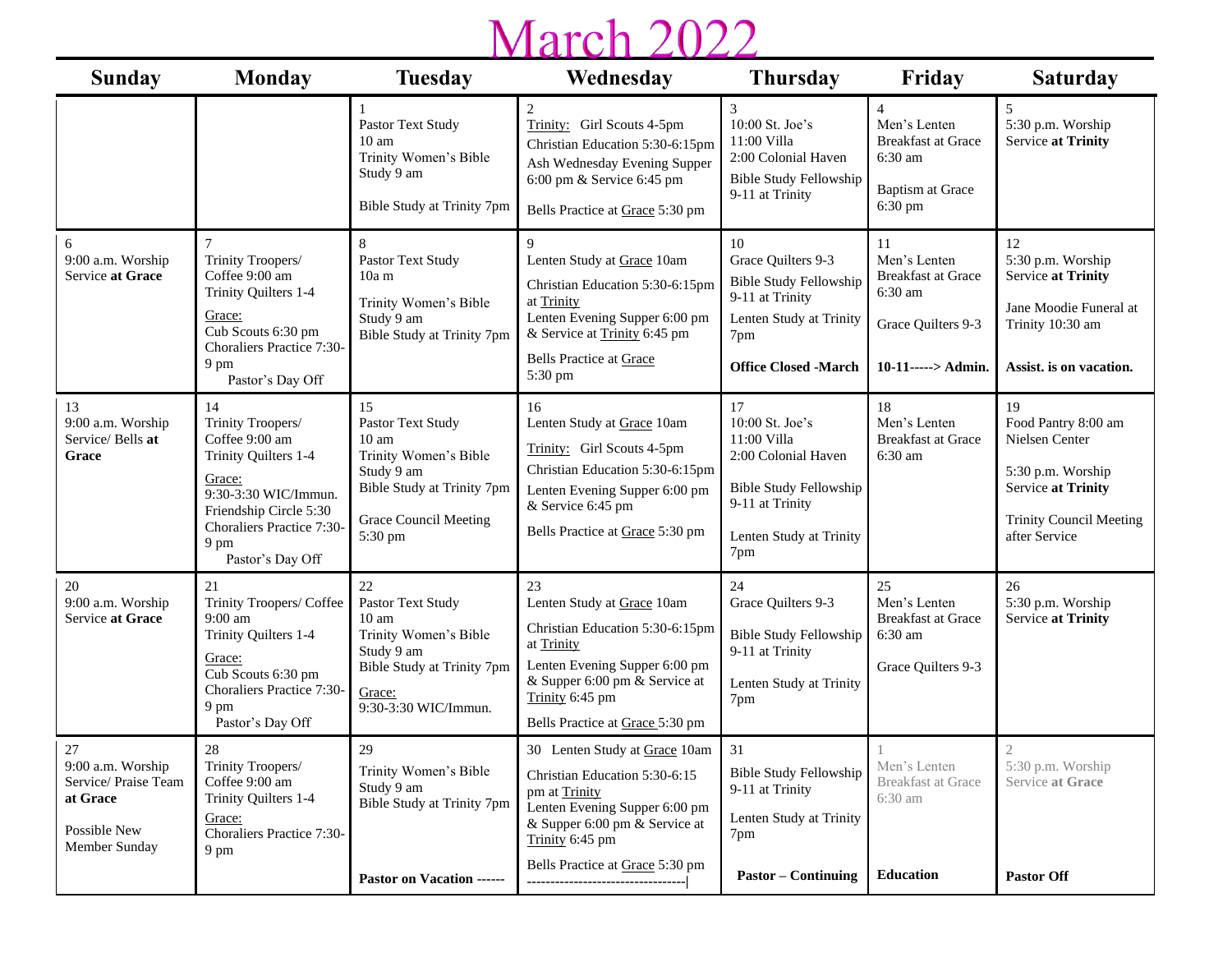### **Sunday Servers Schedule for Trinity**

| <b>DATE</b>                                  | <b>LITURGIST</b>                   |                                 | <b>USHERS</b>                                        | <b>COMMUNION</b><br><b>PREPARATION</b> |                       | <b>CAMERA/POWERPOINT</b>                                                   |                                              | <b>LIVEFEED</b><br><b>CAMERA/IPAD</b>             |  |
|----------------------------------------------|------------------------------------|---------------------------------|------------------------------------------------------|----------------------------------------|-----------------------|----------------------------------------------------------------------------|----------------------------------------------|---------------------------------------------------|--|
| <b>April 3</b>                               | <b>Nancy Nelson</b>                |                                 | <b>Barb Schroedter &amp;</b><br><b>Virginia Frye</b> | <b>Nancy Nelson</b>                    |                       | <b>Harvey/Bev Meyer</b>                                                    | <b>Avery Yarger</b>                          |                                                   |  |
| April 10                                     |                                    | <b>Carol Swenson</b>            | Jim & Kathi<br><b>Sherwood</b>                       | <b>Karen Green</b>                     |                       |                                                                            | <b>Brenda Larson</b>                         | <b>Terry Nelson</b>                               |  |
| April 17<br>(Sunrise)                        | <b>Steve Blocher</b>               |                                 | $\boldsymbol{x}$                                     |                                        | <b>Kathi Sherwood</b> |                                                                            | <b>Harvey/Bev Meyer</b>                      | <b>Jim Sherwood</b>                               |  |
| April 24                                     | <b>Nichole Chambliess</b>          |                                 | Darren & Nichole<br><b>Chambliess</b>                | <b>Tracey Merchen</b>                  |                       |                                                                            | <b>Devon Chambliess</b>                      | <b>Avery Yarger</b>                               |  |
| <b>Saturday Servers Schedule for Grace</b>   |                                    |                                 |                                                      |                                        |                       |                                                                            |                                              |                                                   |  |
| <b>DATE</b>                                  | <b>ORGANIST/</b><br><b>PIANIST</b> | <b>USHERS</b>                   | <b>VIDEO TECH</b>                                    | <b>MEVO CAM &amp;</b><br><b>IPAD</b>   |                       | <b>WORSHIP</b><br><b>COMMUNION</b><br><b>ASSISTANT</b><br><b>ASSISTANT</b> |                                              | <b>ACOLYTE</b>                                    |  |
| <b>April 2</b>                               | <b>Shea Stokely</b>                | <b>Todd</b><br><b>Kuxhausen</b> | <b>Mollie Nielsen</b>                                | <b>Mackenzie</b><br><b>Schmid</b>      |                       | <b>Andrea Francis</b><br><b>Sandy Boots</b><br><b>Melissa Nielsen</b>      |                                              | <b>Samantha Francis</b><br><b>Gunnar Tullberg</b> |  |
| <b>April 9</b>                               | <b>Shea Stokely</b>                | Pam & Jeff<br><b>Petersen</b>   | <b>Ronny Petersen</b>                                | <b>Cloe Mandel</b>                     |                       | Logan<br><b>Consbruck</b>                                                  | Kayla Kuxhausen<br><b>Dan Fiala</b>          | <b>Cara Mandel</b><br><b>Campbell Consbruck</b>   |  |
| April 17<br>(Easter<br>Sunday)               |                                    |                                 | Shea Stokely Lynn Stofferahn Mark Luebbert           | <b>Andrea Francis</b>                  |                       | <b>Jamie Stigge</b>                                                        | <b>Nancy Petersen</b><br><b>Ashley Marks</b> | <b>Teagen Berg</b><br><b>Ryder Stigge</b>         |  |
| April 23                                     | <b>Tisha Wilson</b>                | <b>Bob Wilson</b>               | <b>Paul Nielsen</b>                                  | Melissa Nielsen Nancy Petersen         |                       |                                                                            | <b>Sandy Boots</b><br><b>Mind Linder</b>     | <b>Gunnar Tullberg</b><br><b>Ellie Bruning</b>    |  |
| May 1<br>(Sunday<br><b>Joint</b><br>Service) | <b>Shea Stokely</b>                | Kathy<br><b>Mahannah</b>        | <b>Collin Stigge</b>                                 | <b>Pam Petersen</b>                    |                       | Logan<br><b>Consbruck</b>                                                  | <b>Dave Wimmer</b><br><b>Connie Wimmer</b>   | <b>Samantha Francis</b><br><b>Teagen Berg</b>     |  |

**Reminder: if you are unable to serve on your scheduled day, please try and find a replacement.**